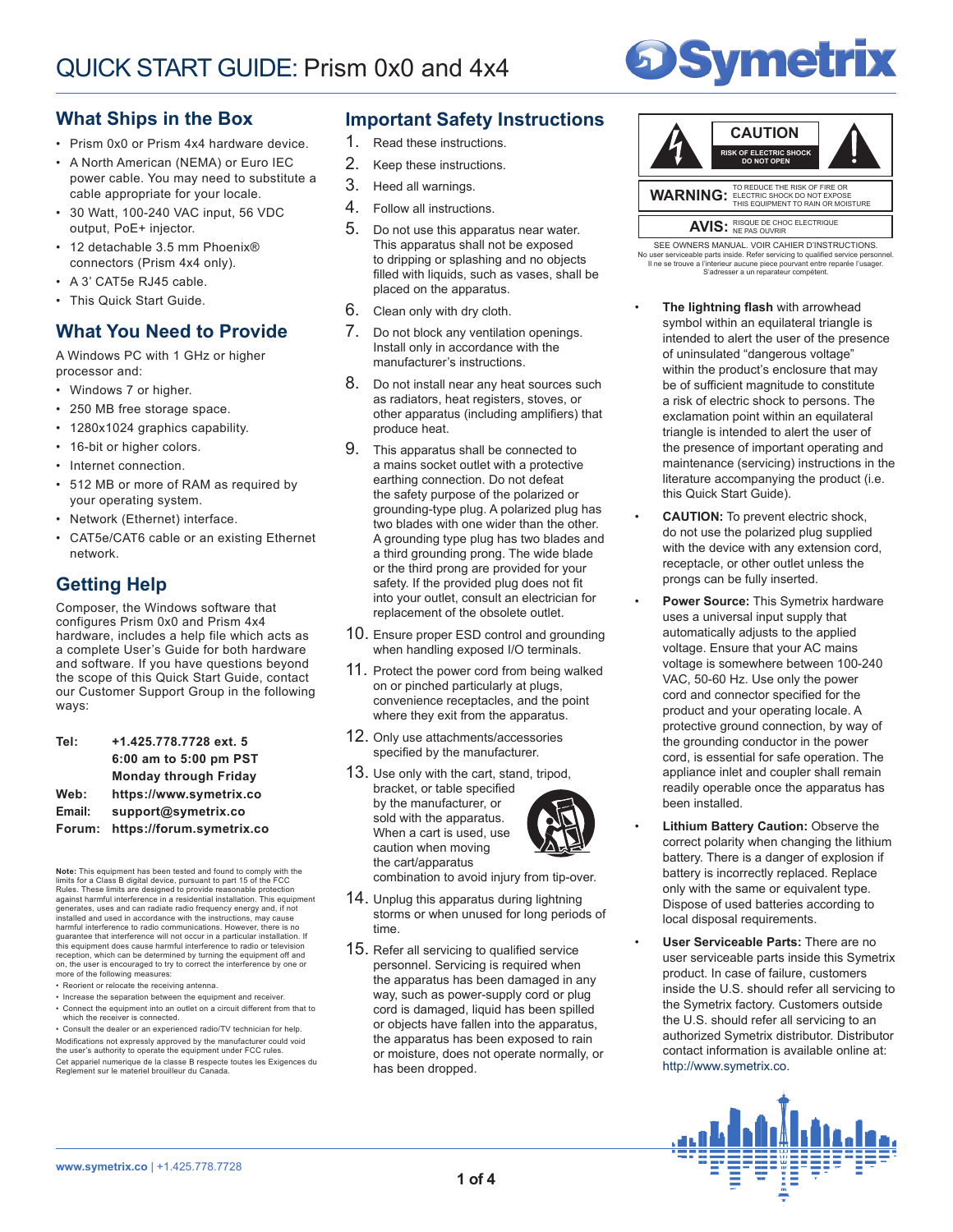# **Symetrix**

# **Software Installation**

Composer is the software that provides real-time set-up and control of Prism 0x0 and Prism 4x4 from a Windows PC environment.

Use the following procedure to install Composer on your computer.

#### **From the Symetrix web site (http://www.symetrix.co):**

- 1. Download the Composer software installer from the Symetrix web site.
- 2. Double-click on the file you just downloaded and follow the on screen directions to install.

After installing the software, refer to the Help File for full connection and configuration information.

# **PHY Dante Devices**

The device Dante port should not be used to power the DSP. This device does not have an internal switch. The Ethernet jack is connected directly to the Dante PHY (Ethernet physical transceiver), as opposed to through a switch. This means you must connect the Dante port to a switch before connecting it to another Dante device to avoid frequent audio dropouts on Dante channels. This includes many Ultimo-based devices on the market as well as the specific Symetrix hardware listed below:

• Prism (4x4, 8x8, 12x12, and 16x16)

- xIn 4
- xOut 4
- xIO 4x4

## **Network Setup**

#### **About DHCP**

Prism 0x0 and Prism 4x4 boot with DHCP enabled by default. This means that as soon as you connect it to a network, it will look for a DHCP server in order to obtain an IP address. If a DHCP server is present, Prism 0x0 and Prism 4x4 will obtain an IP address from it. This process may take several minutes. With your PC attached to the same network, and thus getting its IP address from the same DHCP server, all will be ready to go.

If your network does not have a DHCP server, Prism 0x0 and Prism 4x4 will not be able to obtain an IP address. While waiting, Prism 0x0 and Prism 4x4 will default to a private IP address in the range of 169.254.x.x where x.x is the last four alphanumeric characters of Prism 0x0 and Prism 4x4's MAC address (MAC address hex value is converted to decimal for IP address). Prism 0x0 and Prism 4x4's MAC address can be found on a sticker on the bottom of the hardware.

When there is no DHCP server present to assign IP addresses to either Prism 0x0, 4x4, or your PC, you may need to configure your PC with a static IP in the range of 169.254.x.x with a Subnet Mask of 255.255.0.0 in order to communicate with Prism 0x0 and Prism 4x4 in a direct connect mode. However, if your PC is using the default network settings, it should also have automatically selfassigned a similar private IP address in the range of 169.254.x.x, and if this is the case, you should be able to connect to Prism 0x0 or Prism 4x4 directly.

Even if the PC's default settings have been changed, Prism 0x0 and Prism 4x4 will try to establish communications by setting up appropriate routing table entries to reach devices with 169.254.x.x addresses.

#### **Connecting to Prism 0x0 and Prism 4x4 from a host computer on the same LAN**

Both Prism 0x0, Prism 4x4, and the host computer require the following 3 items:

- 1. IP Address The unique address of a node on a network.
- 2. Subnet Mask Configuration that defines which IP Addresses are included in a particular subnet.
- 3. Default Gateway (optional) The IP address of a device that routes traffic from one subnet to another. (This is only needed when the PC, Prism 0x0, or Prism 4x4 are on different subnets).

If you are adding Prism 0x0 or Prism 4x4 to an existing network, a network administrator will be able to provide the above information or it may have been provided automatically by a DHCP server. For security reasons, it is not recommended to put Prism 0x0 or Prism 4x4 directly on the Internet. If you do, a network administrator or your Internet Service Provider can provide the above information.

If you are on your own private network, directly or indirectly connected to Prism 0x0 or Prism 4x4, you may allow Prism 0x0 or Prism 4x4 to choose an automatic IP address or you may choose to assign it a static IP address. If you are building your own separate network with static assigned addresses, you may consider using an IP Address from one of the "Private-Use" networks noted in RFC-1918:

- 1. 172.16.0.0/12 = IP Addresses 172.16.0.1 through 172.31.254.254 and a Subnet Mask of 255.240.0.0
- 2. 192.168.0.0/16 = IP Addresses 192.168.0.1 through 192.168.254.254 and a Subnet Mask of 255.255.0.0
- 3. 10.0.0.0/8 = IP Addresses 10.0.0.1 through 10.254.254.254 and a Subnet Mask of 255.0.0.0

#### **Connecting to Prism 0x0 and Prism 4x4 through a Firewall/ VPN**

We have successfully tested control of Prism 0x0 and Prism 4x4 through a firewall and VPN, but are unable to guarantee performance of these types of connections at this time. Configuration instructions are specific to each firewall and VPN, so specifics are not available. Additionally, wireless communications are also not guaranteed, though they have also been successfully tested.

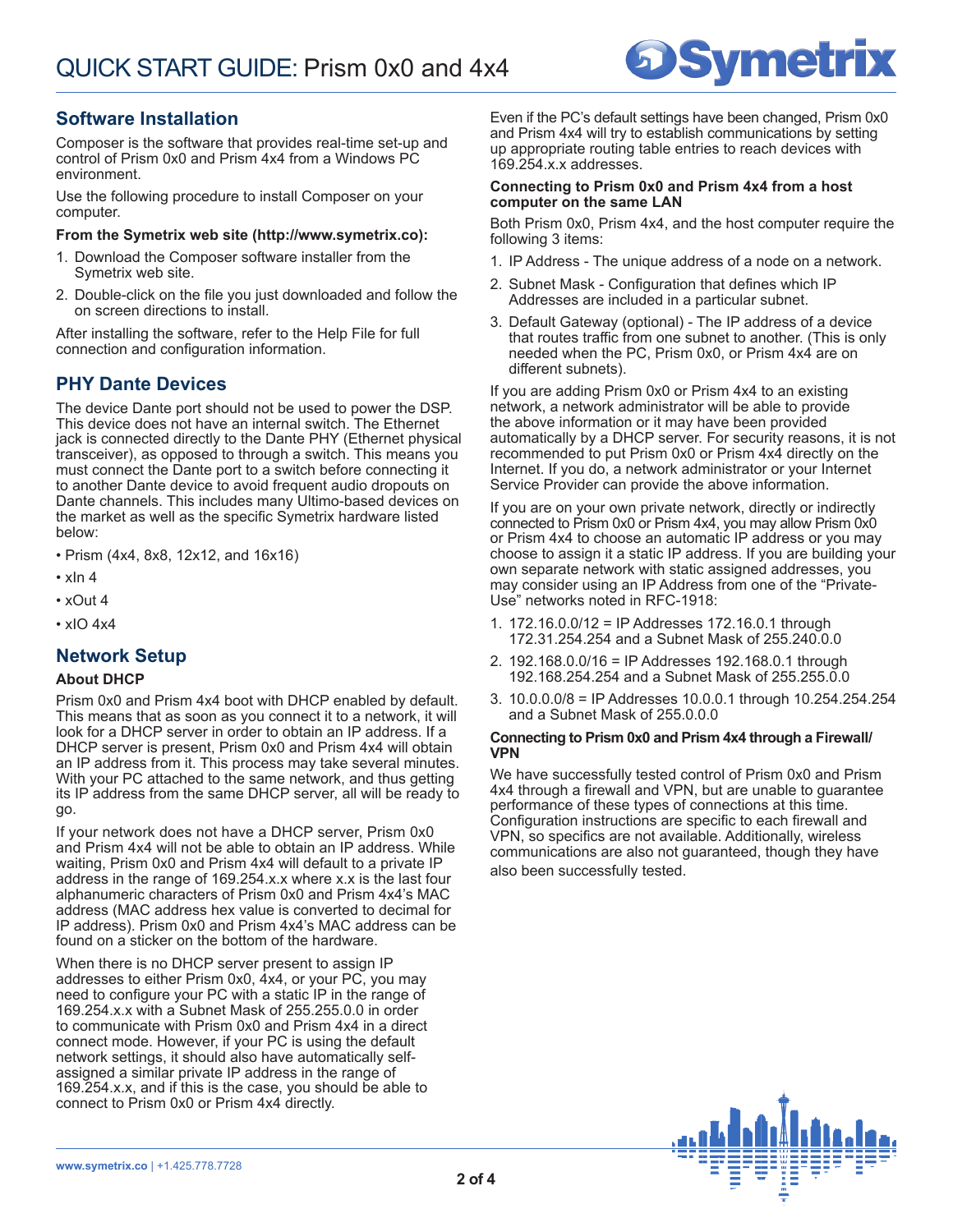

# **Configuring IP Parameters**

## **Locating Hardware**

<u>est</u>

|            | Locate Hardware<br>Ctrl+Shift+L                  |
|------------|--------------------------------------------------|
| $-$ or $-$ | Discovery of, and connection to, Prism 0x0       |
|            | and Prism 4x4 hardware is done with the          |
|            | Locate Hardware dialog found under the           |
| $-$ or $-$ | Hardware menu or by clicking the Locate          |
|            | Hardware icon in the tool bar or on a particular |
|            | Prism 0x0 or Prism 4x4 unit itself.              |
|            |                                                  |

**IP Configuration with Composer**

The Locate Hardware dialog will scan the network and list available units. Select the Prism 0x0 or Prism 4x4 unit you wish to assign an IP address to and click the Properties button. If you wish to assign Prism 0x0 or Prism 4x4 a static IP address, select "Use the following IP address" and enter the appropriate IP Address, Subnet mask and Gateway. Click OK when finished. Now, back in the locate hardware dialog, ensure the Prism 0x0 or Prism 4x4 device is selected and click "Select Hardware Unit" to use this Prism 0x0 or Prism 4x4 hardware in your Site File. Close the Locate Hardware dialog.



The RJ45 connectors labeled "ARC" are only for use with the ARC series of remotes. DO NOT plug the ARC connectors on Symetrix products into any other RJ45 connector. The "ARC" RJ45 connectors on Symetrix products can carry up to 24 VDC / 0.75 A (class 2 wiring) which can damage Ethernet circuitry.

# **ARC Pinout**

The RJ45 jack distributes power and RS-485 data to one or more ARC devices. Uses standard straight-through UTP CAT5/6 cabling



**!** Warning! Refer to the RJ45 Warning for compatibility information.

The Symetrix ARC-PSe provides serial control and power distribution over standard CAT5/6 cable for systems with more than 4 ARCs, or when any number of ARCs are located long distances from a Symetrix DSP unit.

# **Declaration of Conformity**

We, **Symetrix Incorporated**, 6408 216th St. SW, Mountlake Terrace, Washington, USA, declare under our sole responsibility that the product:

### **Prism 0x0 and Prism 4x4**

to which this declaration relates, is in conformity with the following standards:

> **IEC 60065, RoHS, EN 55032, EN 55103-2, FCC Part 15, ICES-003**

The technical construction file is maintained at:

**Symetrix, Inc.**

6408 216th St. SW

Mountlake Terrace, WA, 98043 USA

The authorized representative located within the European Community is:

**World Marketing Associates**

P.O. Box 100 St. Austell, Cornwall, PL26 6YU, U.K. Date of issue: October 20, 2016 Place of issue: Mountlake Terrace, Washington, USA Authorized signature:

 $\mathcal{H}$   $\mathcal{N}$ 

**Mark Graham, CEO, Symetrix Incorporated.**